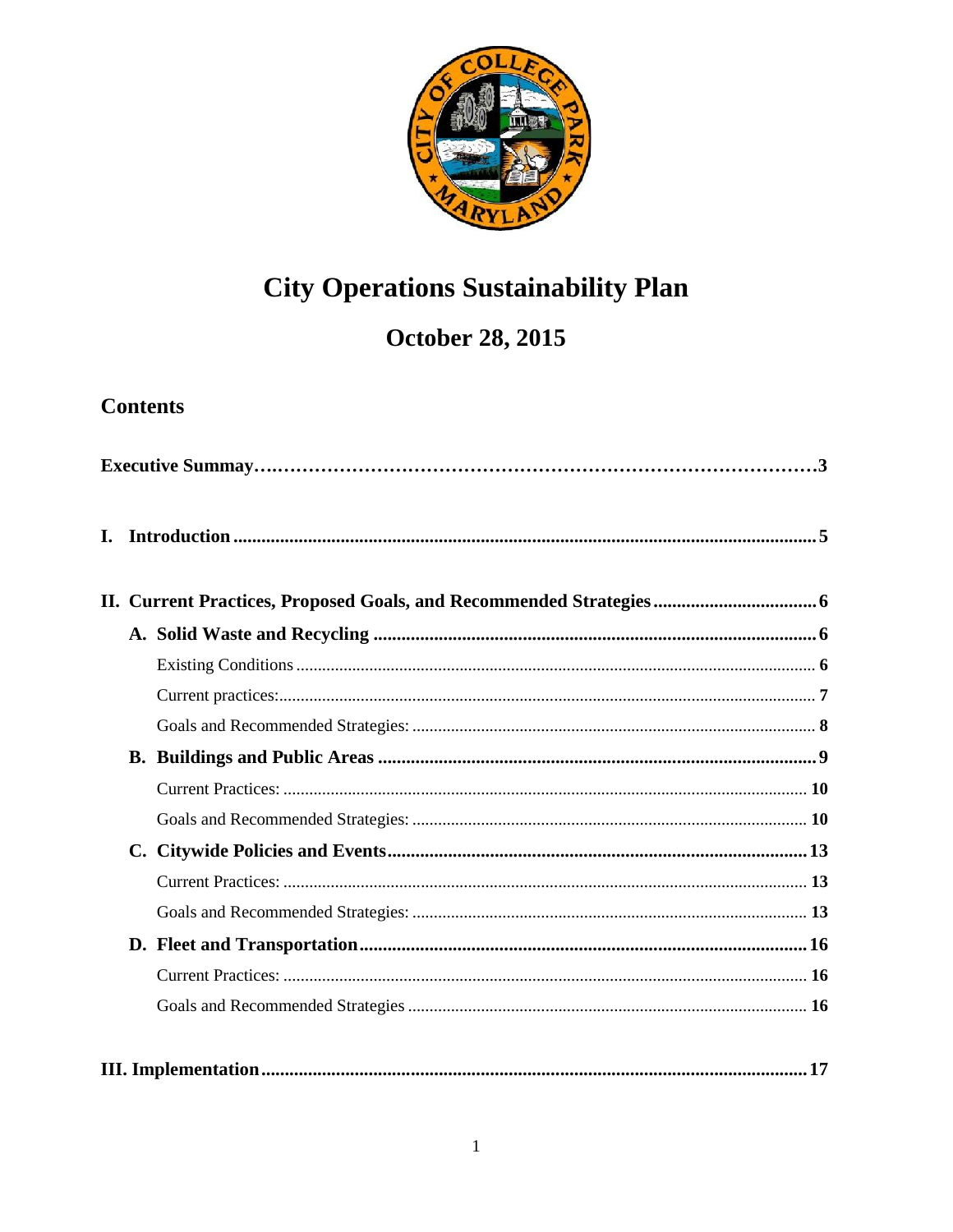#### **Appendix**

- 1. Summary of City Sustainability Committee Organization and Process
- 2. College Park Resolution 13-R-26 Energy Efficiency Policy
- 3. College Park Resolution 13-R-27 Renewable Energy Production Policy
- 4. DPW evaluation of vehicle fuel options
- 5. List of City Vehicles
- 6. Green Meeting Guidelines

#### **Resource Guide**

- 1. University of Maryland 2009 Climate Action Plan Executive Summary
- 2. University of Maryland Buy Green Guidance
- 3. "Communities on the Path to Zero Waste" Recycle Away presentation by Michael Alexander. See also, https://vimeo.com/100467470 and http://www.ct.gov/deep/lib/deep/waste\_management\_and\_disposal/solid\_waste/transfor ming\_matls\_mgmt/summit\_2/michael\_alexander.pdf
- 4. University Park Food Scrap Compost Guide
- 5. Green Vehicle Fleet Programming: Within your reach! Sustainable Community Development Network
- 6. Green Seal GS 37 Summary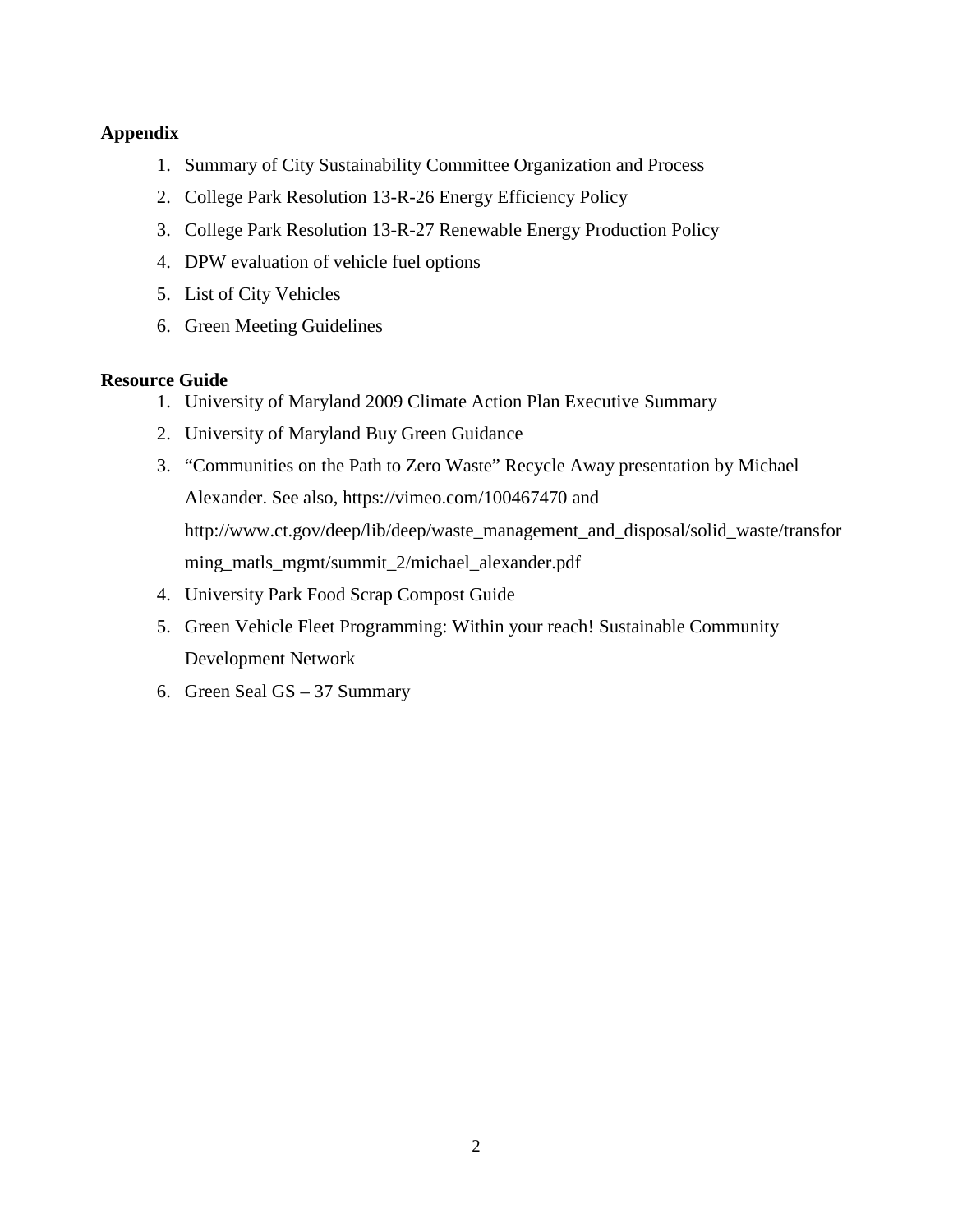### **Executive Summary**

Pursuant to Council direction in May 2014, the City staff formed a City Operations Task Force to draft this framework for a City Operations Sustainability Plan. The purpose of the plan is to reduce the environmental impact of City operations, create a healthier work environment and improve the quality of life in the community, and position College Park as an innovative regional leader in sustainability. This plan will help coordinate sustainable practices across all City operations, conserve resources over the long-term, and reduce the carbon footprint and other negative impacts on the environment by City operations.

Representatives from each City department participated in the Task Force. The members created four committees focusing on Solid Waste and Recycling; Buildings and Public Areas; Citywide Policies and Events; and Fleet and Transportation. The committees' charge was to identify current practices, develop goals, and recommend strategies that would reduce the impact on the environment caused by municipal operations. The summary below highlights some of the goals and recommendations in the report.

### **1. Solid Waste and Recycling Highlights**

Goal: Reduce solid waste per household by 25 percent and increase the recycling rate to 60 percent (approximately double the current rate) by July 1, 2018 (2015 baseline). Recommended Strategies:

- Examine changes to the City Code which might provide the best impact on reducing tonnage and increasing recycling, such as prohibiting recyclable material in waste carts; providing larger or additional recycling carts; examining the fee for trash collection at rental properties; and charging for bulk collection after a certain number of pick-ups per year.
- Develop a marketing/educational campaign that provides information to residents on the environmental and financial savings of reducing solid waste.
- Reduce or remove food waste from the solid waste stream by promoting home food composting and explore the possibility of a pilot food waste collection program.

### **2. Buildings and Public Areas Highlights**

Goal: Reduce electricity and natural gas use in City facilities by 15 percent per square foot by 2018 and by 25 percent by 2022 (2014 baseline year).

Recommended Strategies:

- Examine cost-benefit of efficiency improvement recommendations and prioritize highest energy savings with best payback.
- Develop a building operations and maintenance plan; emphasize low cost and no cost measures such as those recommendations in the Pepco Commercial & Industrial Energy Savings Program
- Prominently post monthly energy usage at each City facility, and hold competition for greatest reduction in usage and reward employees for savings.
- Create Green Office standard that includes practices regarding lighting and computer shut down after working hours.

Goal: Generate 20 percent of electricity for City facilities using renewable sources by 2018 per Council Resolution13-R-27 (See Appendix 3). Recommended Strategy: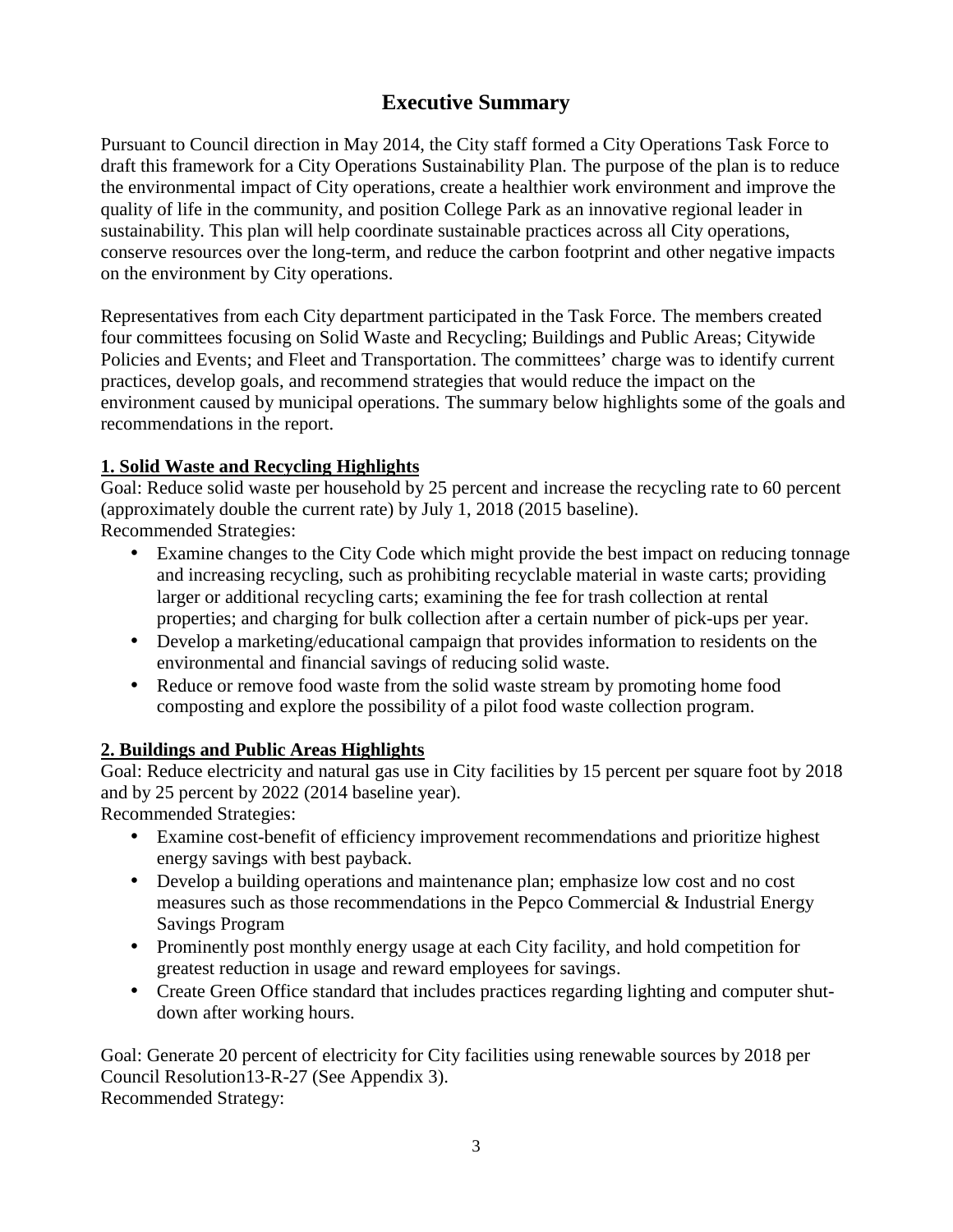Evaluate DPW buildings, YFS building, and Parking Garage for best locations to install solar power and explore funding via a Maryland Energy Administration (MEA) grant or long-term lease arrangement.

### **3. Citywide Policies and Events Highlights**

Goal: The FY17 budget will include funding for a consultant to lead the City's process to update or acquire software that improves workflow and works across relevant departments. Recommended Strategy:

• Create a Workflow Task Force (an inter-departmental group) to conduct a needs assessment for workflow improvements. Based on the results, develop an RFP for a consultant who will develop strategies to improve and integrate workflow. This strategy is also included in the proposed 2015–2020 Strategic Plan.

Goal: Track all sustainability goals and outcomes on an annual basis, and track City operations greenhouse gas emissions on a triennial basis.

Recommended Strategies:

- Establish a Sustainability Committee that will provide an annual report on all sustainability metrics and a triennial report on greenhouse gas emissions to Council. These reports should also be posted on the City's website.
- Provide all employees the status of sustainability-related goals on a regular basis.
- Work with the University of Maryland to complete the greenhouse gas inventory using ICLEI (Local Governments for Sustainability) software.

### **4. Fleet and Transportation Highlights**

Goal: By FY17 the City will achieve a 10 percent increase in the average vehicle miles per gallon for all on-road vehicles in the City's fleet (FY15 baseline). Recommended Strategies:

- Develop and adopt policies and practices regarding efficient vehicle operations (idling, route optimization, using the correct vehicle for the task, etc.).
- Ensure all vehicles receive regular maintenance and fuel MPG is monitored.
- Develop a green fleet purchasing policy that considers efficiency and lifetime vehicle costs.

This report includes an Implementation Plan that identifies the responsible departments, timeline, and resources required to implement the actions. Members of the City Task Force believe that the success of the plan will require continued leadership and full commitment from Council and staff. Additional resources or the re-allocation of resources will be required to carry out many of the Recommended Strategies, and it will be critical to communicate the reasons for proposed changes to residents, Council, and staff. Some staff will require additional training in order to implement or monitor the strategies, and all staff must support the goals and practices recommended in the plan. The City Operations Sustainability Task Force (or a similar committee with membership from each department) should continue, but serve a monitoring and data collection function.

Reducing the impact of City operations on the environment will be challenging and require changes in how the City carries out many of its functions and services. With support from Council, commitment by staff, and excellent communications with residents, College Park will become a regional leader in sustainability.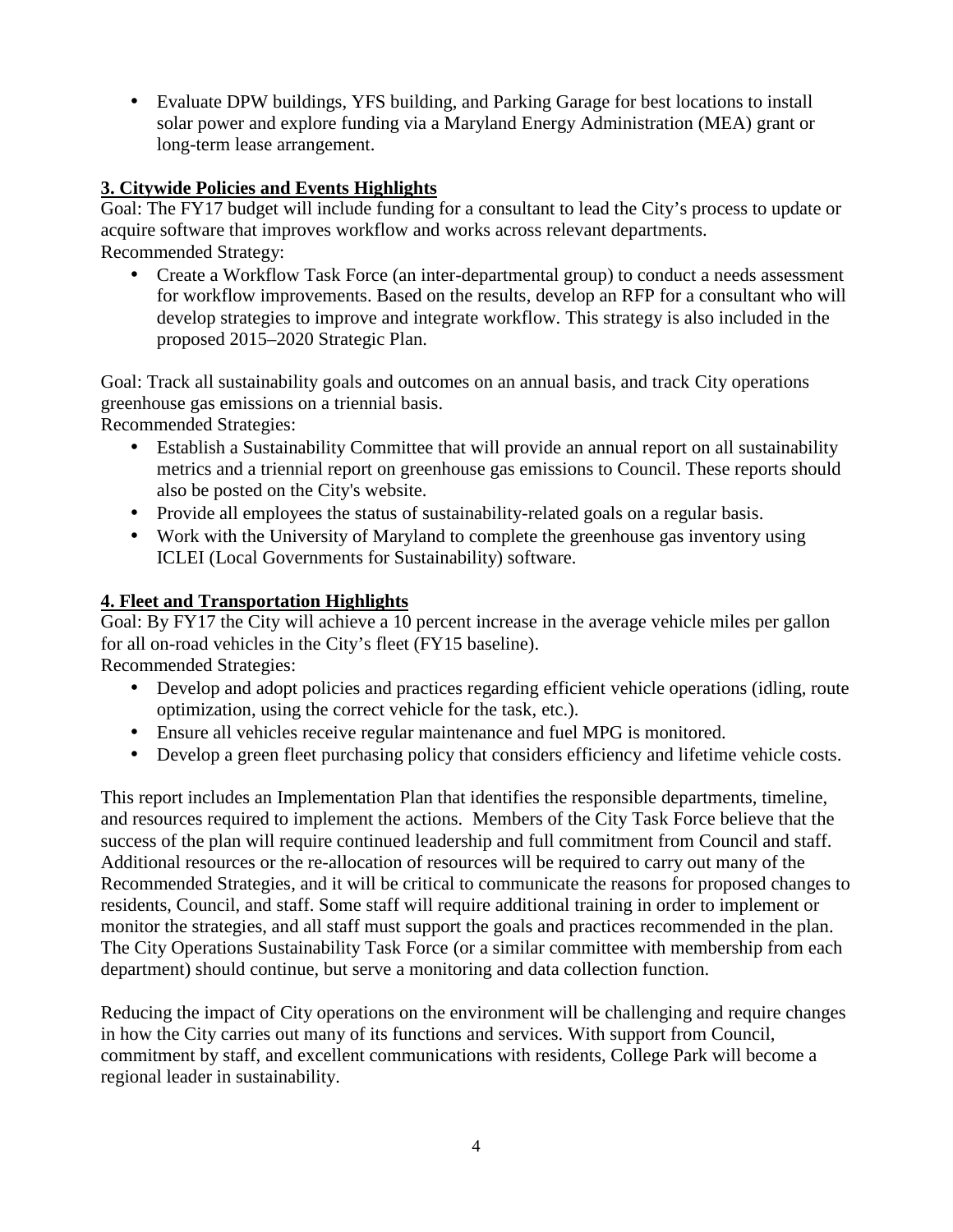### **I. Introduction**

In late May 2014 the City Council authorized an inter-departmental task force to draft the framework for a City sustainability plan and to identify resources to assist the City in this effort, such as the University of Maryland's Partnership for Action Learning in Sustainability program (PALS). This authorization by Council builds upon the City's 2010-2015 Strategic Plan goal to "Lead the community in environmental conservation, protection, restoration, and energy efficiency," as well as the City's designation as a Sustainable Maryland Certified Community and a Maryland Smart Energy Community.

A City Operations Sustainability Task Force was created with representation from each City department. Task force members are: Bill Gardiner and Janeen Miller, Administration; Steve Groh, Finance; Teresa Way-Pezzuti, Human Resources; Steve Beavers and Angie Martinez, Planning, Community, and Economic Development; Sharon Fletcher, Public Services; Brenda Alexander and Bob Stumpff, Public Works; and Pat Henderson, Youth and Family Services. The task force limited its scope of work to City operations that impact the environment. The group researched and discussed best sustainability practices for municipal functions in all areas of City operations. It then developed goals and strategies the City can adopt to reduce the emissions and impact on the environment by City operations.

The following committees and focus areas were created:

#### **a. Solid Waste and Recycling**

This group focused on reducing the amount of material sent into the solid waste stream by increasing recycling and waste disposal options (such as increasing the visibility of re-use and compost options) by residents.

Members: Teresa Way-Pezzuti, Angie Martinez, Bob Stumpff, Bill Gardiner

**b. Buildings and Public Areas** (parks, streetscapes, parking lots, stormwater infrastructure, streetlights, and more)

This group focused on building efficiency standards, energy conservation, storm water infrastructure and the tree canopy.

Members: Brenda Alexander, Steve Beavers, Sharon Fletcher, Pat Henderson, and Steve Groh

#### **c. Citywide Policies and Events**

This group focused on activities that impact multiple departments and many employees. It includes policies on work flow, energy use and purchasing, procurement, employee incentives and practices, use of facilities, and monitoring/measuring plan results. Members: All

#### **d. Fleet and Transportation**

This group focused on City-owned fleet procurement, use, and maintenance, including types of fuel for different categories of vehicles.

Members: Steve Beavers, Steve Groh, Sharon Fletcher, and Bob Stumpff

Section **II** of this report contains the Task Force's review of current City practices, proposed goals, and recommended strategies for each of the four focus areas. Commentary on the implementation,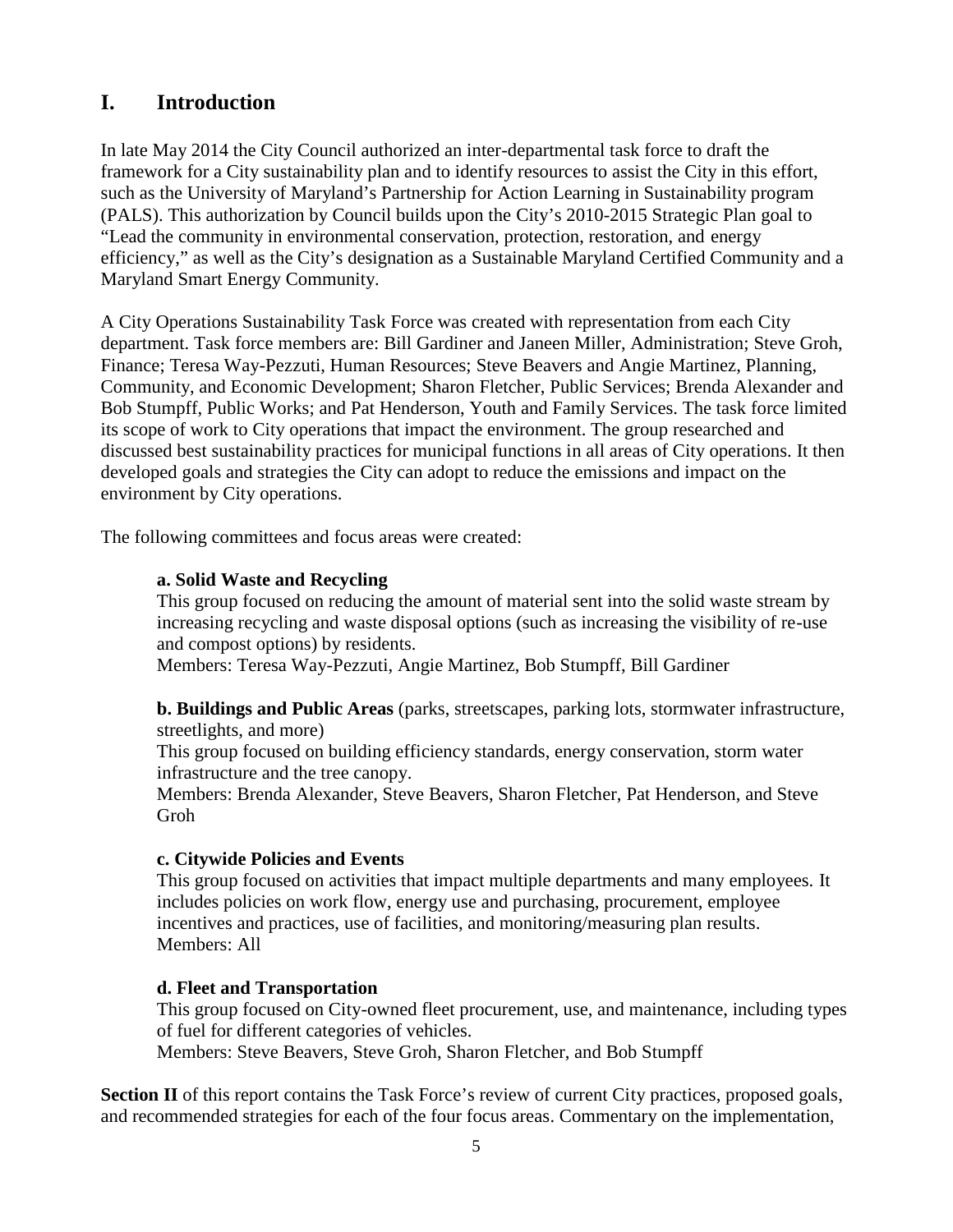timing, costs, and/or priority of the strategies is provided in *italic* font following the recommended strategies.

**Section <b>III** of this report contains an implementation table organized by focus area, goals, and strategies. The table includes a brief explanation of the rationale behind each goal as well as the additional information, resources, and estimated cost associated with implementing it. A target date for starting and completing each strategy is also included. The implementation table is designed to give an estimate of City and/or department resources which are required to complete the task, but the estimate should be evaluated as departments move forward and obtain additional information about implementing the actions.

### **II. Current Practices, Proposed Goals, and Recommended Strategies**

### **A. Solid Waste and Recycling**

The purpose of the Solid Waste and Recycling category is to identify policies and actions that will significantly reduce solid waste tonnage and disposal costs, and significantly increase recycling rates in the City. The City provides solid waste and recycling collection for a total of 5,114 customers including single-family homes, single-family home rentals, City-owned facilities, as well as a handful of local businesses and churches.

### **Existing Conditions**

The Department of Public Works (DPW) is responsible for waste, recycling and yard trim collection. Curbside trash is waste which is collected from the green refuse cart, while special trash constitutes large items (such as desks or mattresses) which do not fit in the refuse cart and are picked up by the City at no additional cost. Recycling constitutes single-steam recycling, electronic recycling, scrap metal and tires. Yard trim, brush and leaves are collected at various times throughout the year and composted on-site at the DPW facility. Tonnage is tracked on a monthly basis. Figure 1 (below) displays the breakdown of total collections by tonnage from the calendar year 2014.

| <b>2014 Refuse and Recycling Tonnages</b>     |                      |                                               |  |
|-----------------------------------------------|----------------------|-----------------------------------------------|--|
|                                               | <b>Weight (tons)</b> | <b>Percent of Total</b><br><b>Collections</b> |  |
| Curbside Trash                                | 4,185                | 43%                                           |  |
| Special Trash                                 | 604                  | 6%                                            |  |
| Recycling without yard trim, brush and leaves | 1,450                | 15%                                           |  |
| Yard trim, brush and leaves                   | 3,461                | 36%                                           |  |
| <b>Total Collections</b>                      | 9,700                | 100%                                          |  |

#### **Table 1: 2014 Annual College Park Refuse and Recycling Tonnage**

College Park has a unique population marked by a high percentage of renters (54 percent according to the 2010 Census), including approximately 1,000 single family rental properties. In general, DPW indicates that single**-**family homes used as rental properties generate higher volumes of waste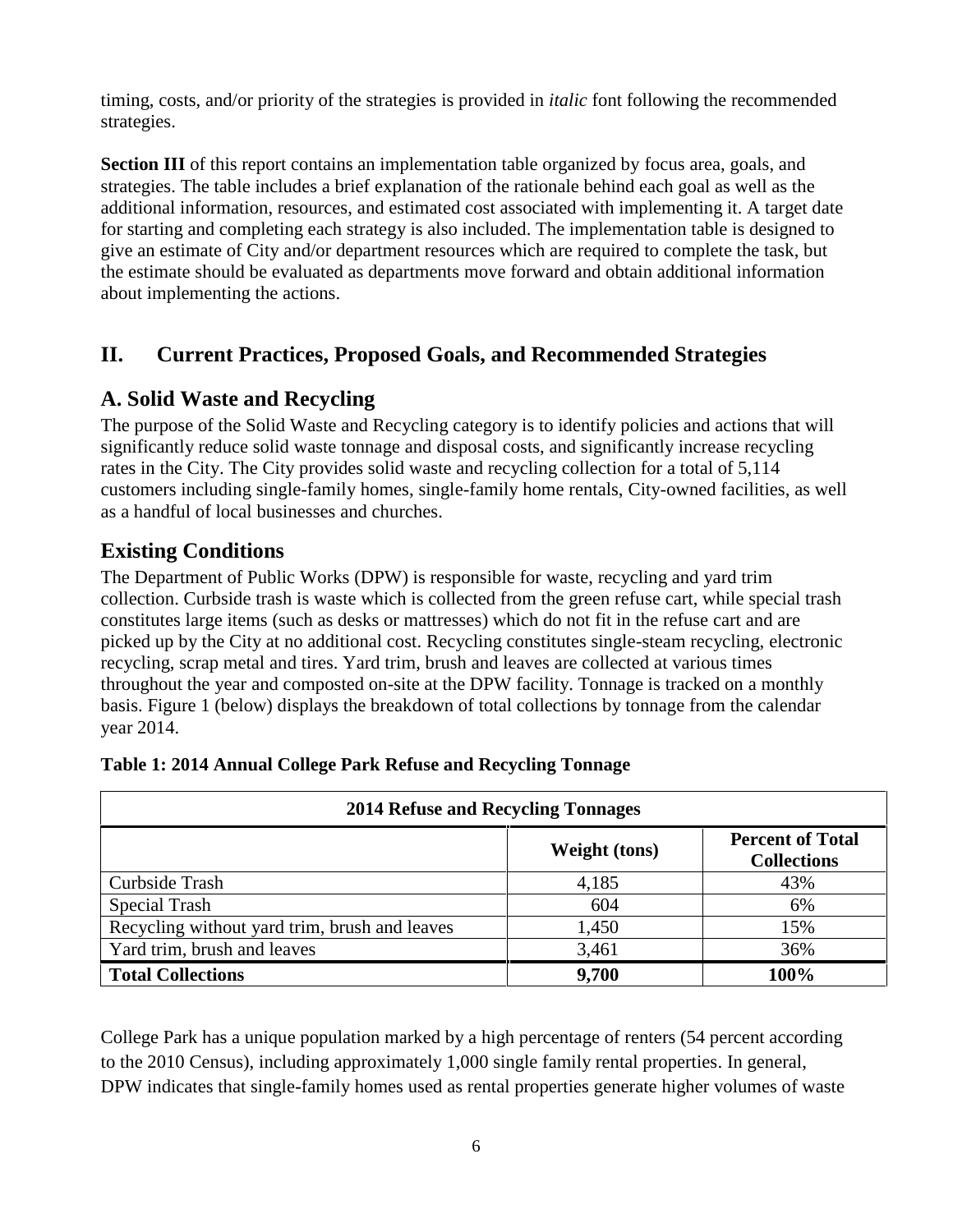than their non-rental counterparts, particularly during tenant turnovers when large volumes of waste are collected.

### *Solid Waste and Recycling Rates*

Solid waste and recycling rates were calculated without including yard trim, brush and leaves. In 2014 solid waste collections were 77 percent of the total materials taken to the landfill or to be recycled; 23 percent of the materials were recycled (including electronic recycling, scrap metal and tires).

|                                             | 2014 Refuse and Recycling Rates |                         |  |  |
|---------------------------------------------|---------------------------------|-------------------------|--|--|
|                                             | Weight (tons)                   | <b>Percent of Total</b> |  |  |
| Trash                                       | 4,788.84                        | 76.8%                   |  |  |
| Curbside Recycling*                         | 1,449.78                        | 23.2%                   |  |  |
| <b>Total pick-up</b>                        | 6,238.62                        | 100%                    |  |  |
| *Not including yard trim, brush and leaves. |                                 |                         |  |  |

### **Table 2: Solid Waste and Recycling Rates without Yard Trim, Brush or Leaves**

It is difficult to obtain direct comparisons with other communities because different materials are included as part of collection and recycling. In addition, the material mixes have changed over time (bottles with less plastic and cans with less aluminum), making trend comparisons difficult. In 2012 Maryland recycled 45.4 percent of municipal waste, including yard trim (source: Zero Waste Maryland Report, April 2014).

In the 2014 Resident Satisfaction survey, "knowing what to recycle" was cited as a barrier to recycling. An analysis of the type of materials in the solid waste collected (percentage of materials recycled, solid waste, food waste, etc.) could help determine what strategies would be most effective (see Solid Waste, Goal 1).

This plan recommends a 25 percent reduction in solid waste and a doubling of recycling using FY 2015 tonnage data as a baseline (Solid Waste Goal 2). To meet these goals a comprehensive Existing Conditions Report (Solid Waste Goal 1) should be untaken to first understand how College Park statistics compare to neighboring communities, and to identify strategies to target waste reduction and engage residents to increase recycling.

### **Current practices:**

- Electronics (computers, televisions, etc.) collection is available on an "on-call" basis or as a part of two annual "Cleanup Saturday" programs
- Appliances are collected and recycled on an "on-call" basis
- Residents can recycle used motor oil at the DPW facility 24 hours a day
- Yard Trim is collected weekly and composted at the DPW facility
- Leaves are collected during the fall and composted at the DPW facility
- Separate carts are provided for single stream recycling and solid waste
- Public Works coordinates *Donation Day* in the spring and fall which provides curb side pick-up for donation of furniture and other bulk goods in usable condition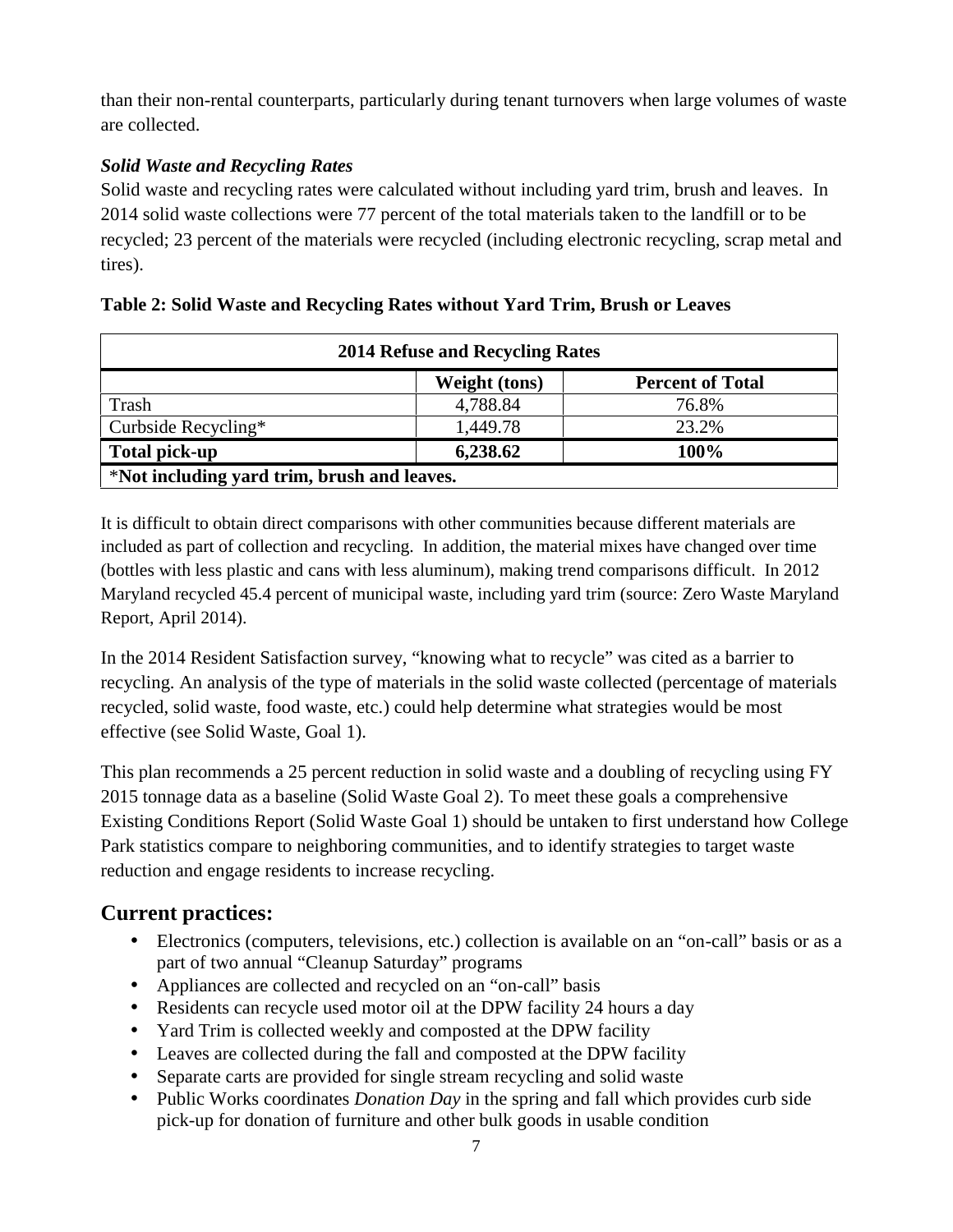- Unlimited special trash collections are provided at no extra cost
- Additional trash collection fee is assessed for single-family rental properties

### **Goals and Recommended Strategies**

#### *Goal 1: Solid Waste (SW 1).*

### **By June 1, 2016, DPW will provide an Existing Conditions Report that identifies the following:**

- SW 1. A Composition of waste stream and quality of recycling collection (are residents recycling correctly or are residents mixing up recyclable and non-recyclable materials?).
- SW 1. B Annual total tonnage and cost of each category of solid waste collected (normal household collection, scrap metal and electronics, bulk pick-up) and total cost of recycling collected (including separate total costs for leaf collection and yard trim collection)–allocated on a per household and per ton basis. Costs will include all labor costs and vehicle expenses.
- SW 1. C College Park tonnage per household compared to two comparable (high number of student single-family rentals) communities and one community with very low household solid waste tonnage and very high recycling rates.

*Goal 1 and the recommended strategies are "first step" items necessary to get baseline data and comparative data. A professional trash audit would require additional funding. The City could also review the 2013 trash audit in Montgomery County to see if that information and approach would be useful for College Park.*

### *Goal 2: Solid Waste (SW 2).*

### **Using the FY15 tonnage data, reduce solid waste per household by 25 percent and increase the recycling rate (total recycling materials collected divided by total solid waste collected) to 60 percent by July 1, 2018.**

- SW 2. A Examine costs and benefits of code changes, such as prohibiting recyclable material in waste carts; providing larger or additional recycling carts; increasing the fee for collecting trash at single-family rental properties, and charging for bulk pick-ups after a certain number of pick-ups per year.
- SW 2. B Develop a marketing / educational campaign that provides information to residents on the environmental and cost savings of reducing solid waste. The campaign could include production of a Resident Guide to Sustainability that contains best-practices, solid waste and recycling regulations. It could also include marketing messages on City vehicles, stickers for carts, and regular messaging via normal City channels.
- SW 2. C Create financial incentives for residents and explore the pros and cons of other policies that will change behavior, and consider pledging savings toward a new or popular community programs.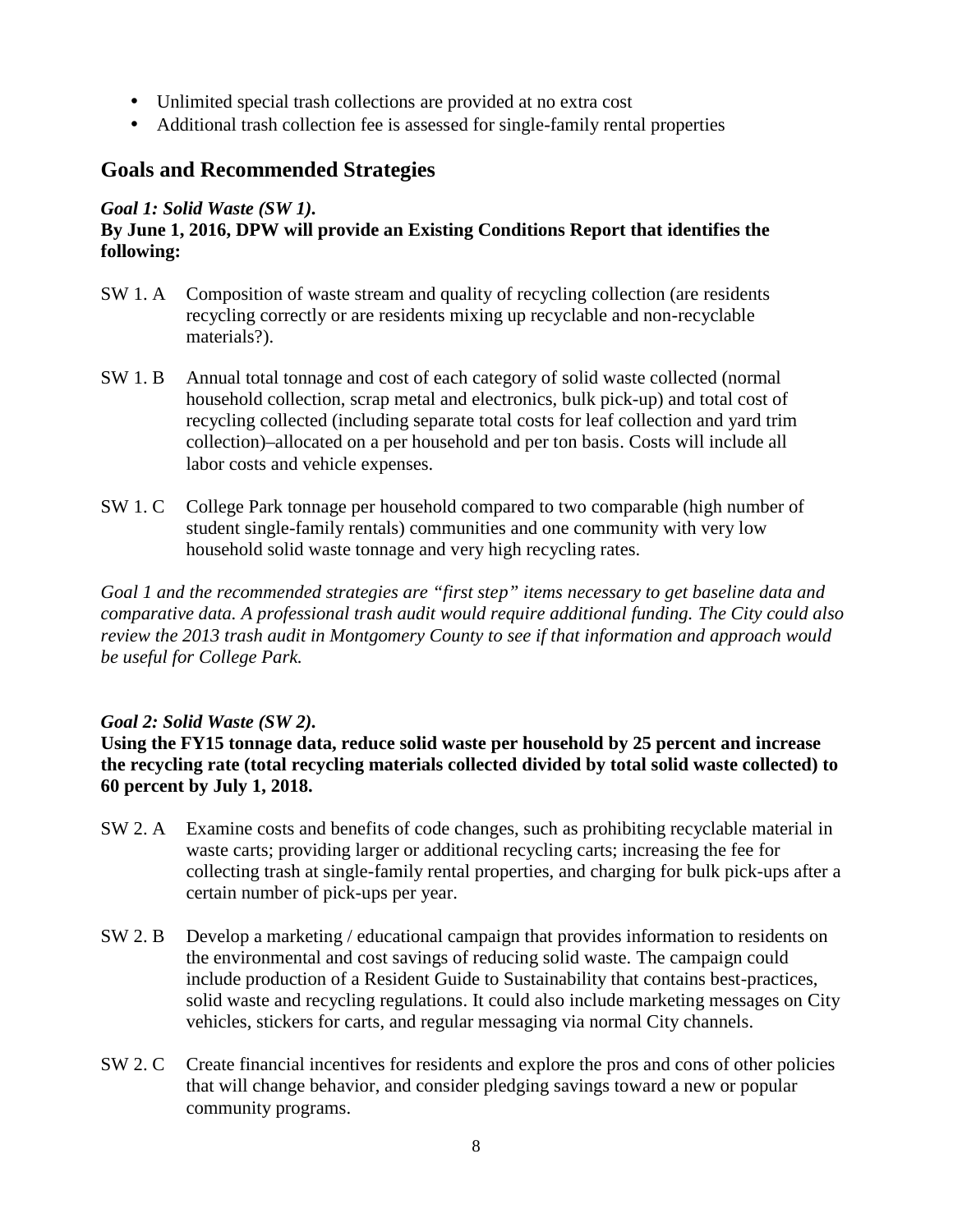- SW 2. D Reduce or remove food waste from the solid waste stream by promoting home food composting and explore the possibility of a pilot food waste collection program.
- SW 2. E Suggest civic associations nominate a Sustainability Ambassador to answer questions and interface with residents and the City Operations Sustainability Taskforce.
- SW 2. F Create waste reduction trainings for employees.

*Goal 2 and the recommended strategies will require significant leadership from Council and staff to develop educational and outreach materials, investigate and possibly develop code changes, and possibly develop a food composting program. DPW and the City Manager's Office would be the lead parties. A multi-year plan and significant communication and outreach to residents would be required. Some staff time would have to be re-allocated and additional financial resources provided for marketing and educational materials.*

## **B. Buildings and Public Areas**

The purpose of the Buildings and Public Areas category is to identify reductions in building energy use and potential environmental improvements to our public areas (primarily in the areas of street lighting, storm water management and tree canopy). City-owned buildings are a major capital investment and require significant annual investment for operating expenses. Buildings are also a significant source of green house gas (GHG) emissions. The City owns 13 buildings that serve a wide range of uses. Two buildings (City Hall and the former Calvert Road school) may be demolished (City Hall) or completely renovated (Calvert Rd.) within the next 10 years, and two other small buildings (Duvall Field concession stand and the DPW staff facility) will be replaced with new modular buildings. This plan focuses on the following City buildings which are included in a Maryland Energy Administration program:

City Hall Parking Garage Public Services and Calvert Road School (one building on two meters) Youth and Family Services Davis Hall DPW Staff Facility Fleet Garage Truck Garage and ancillary (Supply Garage, Landscape Garage, Animal Shelter, Salt Dome and Fuel Station; all structures on one meter) Old Parish House

Lighting is another area of high cost and potential long-term savings. Approximately 50 percent of the City's electric bill is for street and pedestrian lighting (the total cost includes the charge from Pepco for electricity and for streetlight maintenance). Most of the streetlights are owned Pepco, but it may be worthwhile to analyze the costs and benefits of upgrading to more efficient lighting over time. The City owns approximately 135 pedestrian light fixtures and recently installed LED lights in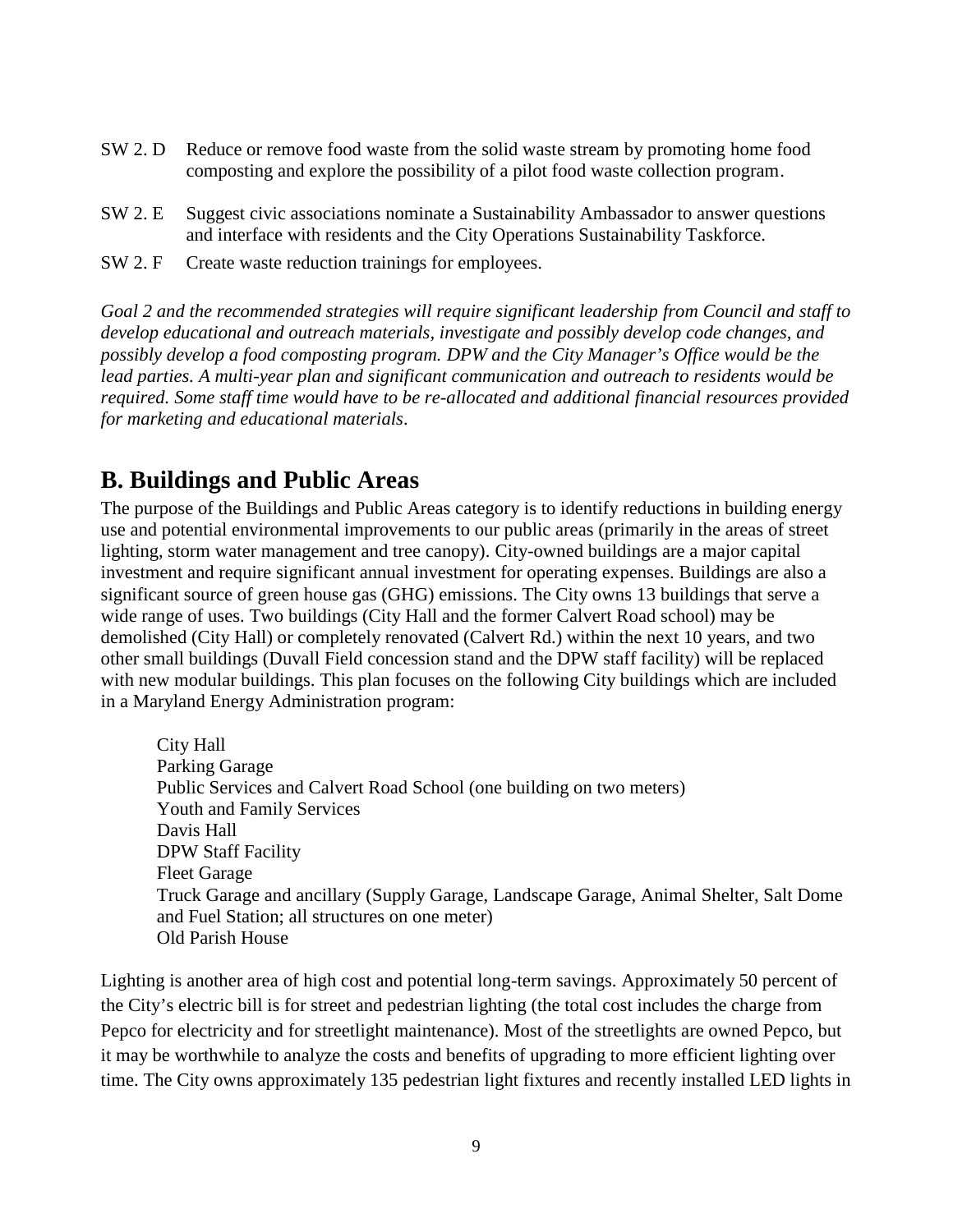12 pedestrian fixtures as a pilot program on Berwyn Road. The City parking garage currently comprises approximately 20 percent of total City electricity use.

In City residential areas, most streets are lined with trees within the City's right-of-way. These trees not only contribute to the aesthetics of the neighborhoods, but also improve air quality and provide habitat for animals and shading for pedestrians and homes. In some neighborhoods, the City is losing large trees to age or a hostile environment (small tree box area, wrong tree given utility lines, etc.). Increasing the City's tree canopy along streets and in parks with the appropriate species can be a beneficial way to improve the environment.

### **Current Practices:**

- The City is conducting energy audits at Davis Hall, the fleet garage, and Youth and Family Services which will include recommendations for energy savings from upgraded equipment and other improvements.
- Lighting controls are installed in appropriate locations
- Programmable thermostats are located in City Hall, Davis Hall, and Public Services
- Insulated bay doors installed on the fleet garage
- Utilizing the EmPower Pepco program to upgrade lighting in the Supply Building, Fleet Garage, Truck Garage, and Small Equipment Storage Building.
- City guide on native-stock trees and landscape plants that promote ecosystem health and resiliency.
- City-developed educational materials for residents about tree maintenance, requirements for conservation, and planting programs.
- City pursuing outside funding for stormwater management projects.

### **Goals and Recommended Strategies**

### *Goal 1: Building and Public Areas (B&PA 1).*

**Reduce electricity and natural gas use by 15 percent per square foot by FY 2018 and by 25 percent by FY 2022 from the per square foot levels in 2014 baseline year (per Council Resolution 13-R-26)**

- BP&A Complete energy audits for Davis Hall, the Fleet Garage, and the Youth and Family 1. A Services buildings in 2015 and complete a lighting analysis and upgrade for the Parking Garage in 2015.
- BP&A Conduct annual Energy Star Treasure Hunts in select buildings and educate staff on 1. B best practices.
- BP&A Examine the cost-benefit analyses from the energy audits and evaluate the 1. C recommendations for efficiency improvements.
- BP&A Develop a building operations and maintenance plan; emphasize low cost and no 1. D cost measures such as those recommendations in the Pepco Commercial & Industrial Energy Savings Program.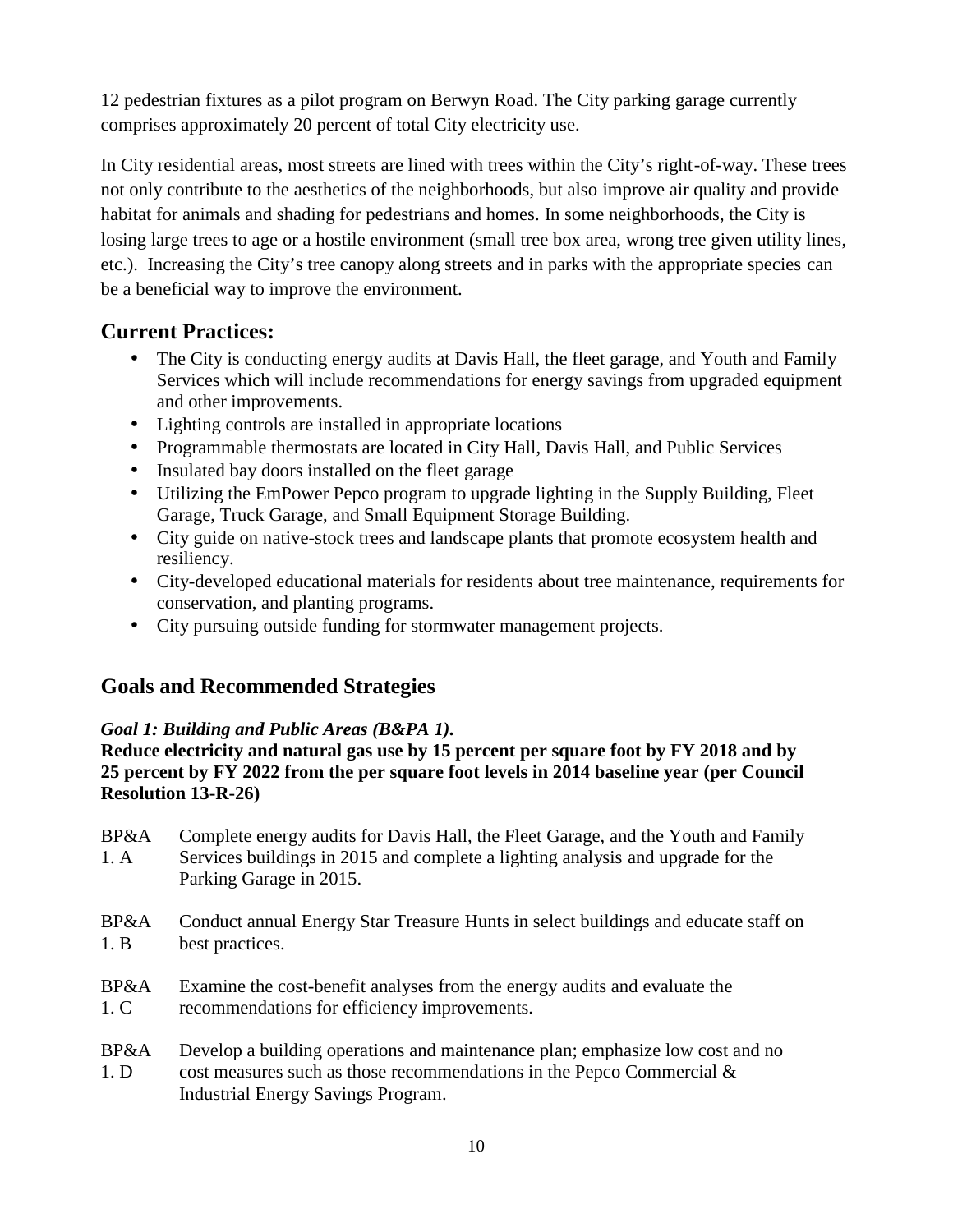| <b>BP&amp;A</b><br>1.E | Use Portfolio Manager (www.energystar.gov) to calculate and prominently post<br>monthly energy usage on all buildings, and hold competition for greatest reduction<br>in usage. |
|------------------------|---------------------------------------------------------------------------------------------------------------------------------------------------------------------------------|
| <b>BPA</b><br>1.F      | Create Green Office standard that includes practices regarding lighting and<br>computer shut-down (see UMD example).                                                            |
| BP&A<br>$1. \, G$      | Create employee rewards program based on energy savings.                                                                                                                        |
| BP&A<br>1.H            | Adopt LEED or NGBS (or equivalent) for new City buildings and major<br>renovations.                                                                                             |
| BP&A                   | Adopt a policy to install LED (or more efficient) lighting for all new and                                                                                                      |

1. I replacement pedestrian lights.

*The energy audits are necessary to obtain baseline data and identify the most cost-efficient improvements. Most of the initial work has been funded via a grant and additional grant funding should be explored. Posting energy usage, creating a green office standard, and creating an employee rewards program are low-cost items that can be implemented within 1-2 years. Conversion of lighting or heating systems would require detailed cost-benefit analyses prior to investing funds. Initial analysis indicates that upgrading the parking garage lighting would significantly reduce electrical demand and could provide an advantageous return on the investment. Adoption of a LEED or NGBS standard (or equivalent) would require outside consultants when the City plans new construction.*

#### *Goal 2: Building and Public Areas (B&PA 2).* **Generate 20 percent of electricity for City facilities using renewable sources by 2018 (per Council Resolution 13-R-27; see Appendix 3).**

BP&A Evaluate DPW buildings, YFS building, and Parking Garage for best locations to install 2. A solar power and explore funding via a Maryland Energy Administration (MEA) grant or long-term lease arrangement.

BP&A Evaluate feasibility of geo-thermal for major renovations and new City facilities. 2. B

*These strategies will require capital funds and outside consultants to advise the City on the best options (type of system, location, lease or purchase, etc.). Implementation of solar power, if feasible, will require two years. The City has committed to meeting this goal (College Park Resolution 13-R-27 Renewable Energy Production Policy) and should prioritize the evaluations of best locations and options.*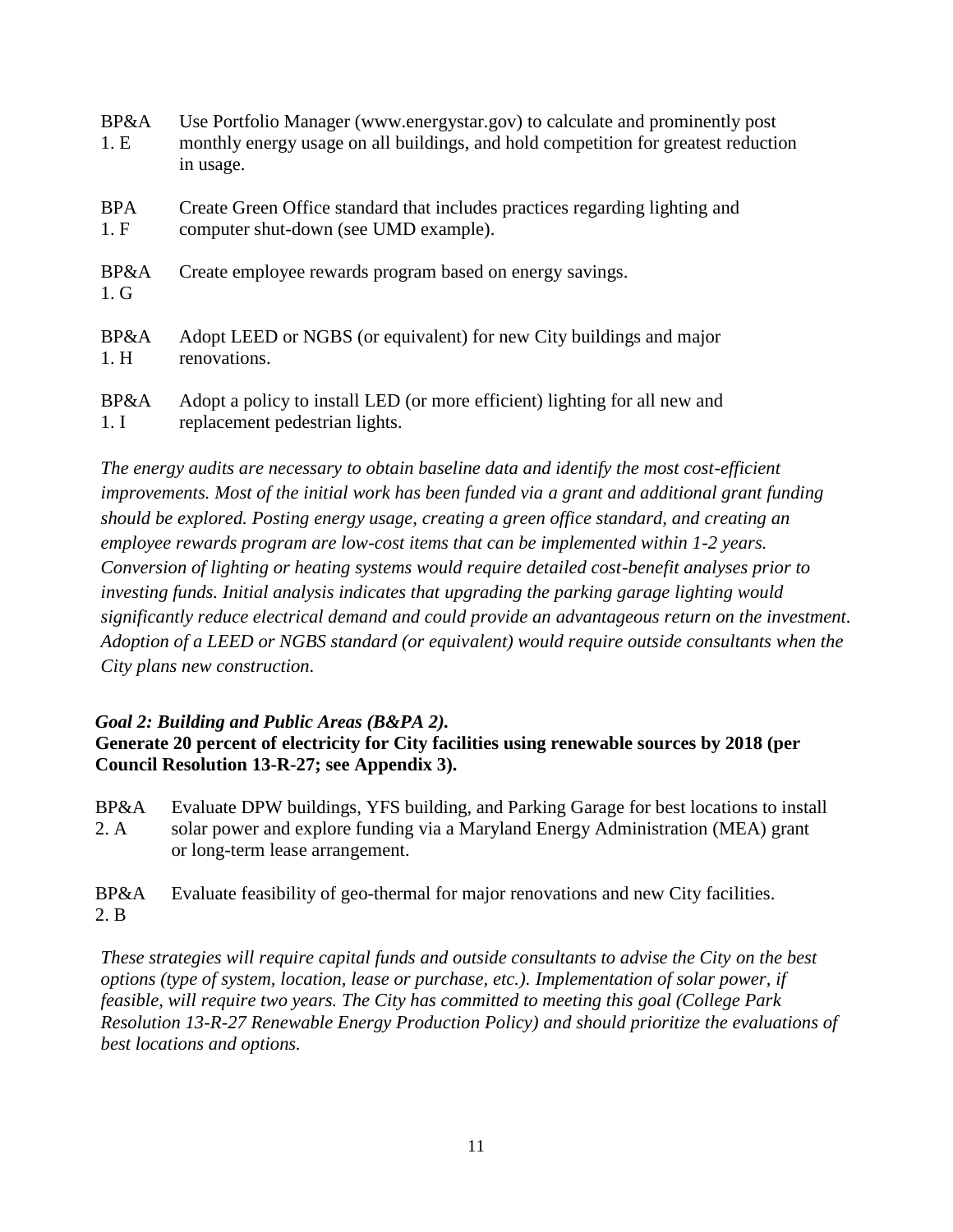### *Goal 3: Building and Public Areas (B&PA 3).*

**Maintain or increase the City's tree canopy by planting in appropriate street and park locations and investigate incentivizing additional plantings on private property in order to compensate for the removal of large trees.**

- BP&A Support the Tree & Landscape Board to update the City's Tree Inventory (last updated 3. A in 2013) by providing resources to maintain a GIS database of trees maintained by the City, City right of way boundaries, and location of underground and above ground utilities, and other information that should be considered in identifying appropriate tree locations.
- BP&A Utilize data from the Tree Inventory update to develop a five-year plan to increase the 3. B number of new street trees in appropriate locations.
- BP&A Develop an incentive plan to encourage residents to plant new trees and/or a policy 3. C protecting significant trees on private property (examine Tree City USA requirements and see tree ordinances in surrounding communities).

*DPW would have primary responsibility for this goal and the strategies could be implemented over one to two years with the appropriate resources. The Tree and Landscape Board could provide some technical assistance. The City could also partner with the University's Sustainability Minor to sponsor unpaid internships for these strategies between September 2015 through June 2016. Funding would be required for incentives, trees, or related equipment and marketing.*

### *Goal 4: Building and Public Areas (B&PA 4).*

### **Work with State, County and University resources to improve City stormwater quality and reduce the occurrence and impact of flooding events.**

- BP&A Educate residents and businesses about existing subsidies to reduce stormwater runoff 4. A from private property, thereby reducing volume in the public stormwater infrastructure.
- BP&A Partner with schools or environmental groups to conduct annual water quality testing 4. B of main streams in the City.
- BP&A Identify existing stormwater facilities within the City that are in need of maintenance 4. C and work with the owners (usually the County) to resolve issues. Consider use of Green Street infrastructure to improve infiltration and water quality.
- BP&A Identify specific areas in the Paint Branch and Indian Creek watersheds that need 5. D stormwater improvements and seek funding partners to implement them.

*Strategies A and B could be initiated immediately with additional staff time or use of interns. Strategies C and D will require some capital funding, grant funding, and multi-year development plans.*

#### *Goal 5: Develop a plan for removal of invasive plants from certain public areas (B&PA 5).*

- BP&A Request the Tree and Landscape Board and/or the Committee for a Better
- 5. A Environment to identify a public area for a pilot invasive plant removal project, and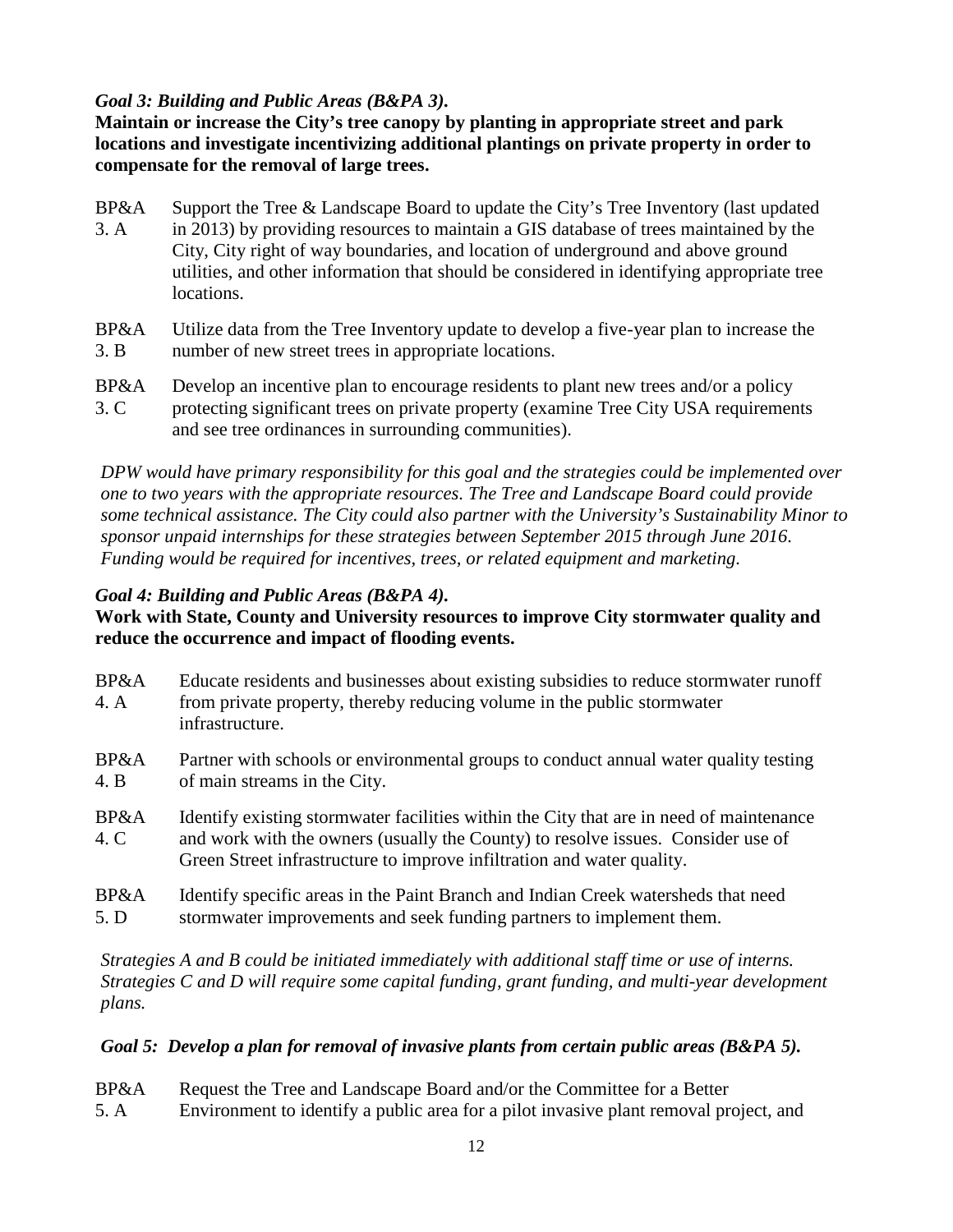develop a plan to clear the area of invasive plants.

# **C. Citywide Policies and Events**

The purpose of the Events category is to ensure that sustainable practices are integrated into all aspects of City operations including workflow and technology. While specific sustainability goals and strategies may be tailored per department, broad policies and practices should be implemented across all City operations.

### **Current Practices:**

- City departments purchase recycled paper and paper products.
- HR uses electronic application software to minimize paper use.
- Electronics are e-cycled, printer cartridges are sent to a recycling center.
- Rechargeable batteries are used in portable two-way radios and small hand tools Batteries in the emergency floodlights are also charged by the building electricity supply and last 2-3 years.
- City provides incentives for employees to take public transportation.
- Less toxic herbicide products are selected where appropriate to reduce the exposure for people and the landscape.
- Native plant species are selected and used where suitable for Citywide plantings.

### **Goals and Recommended Strategies**

### *Goal 1: Citywide Policies and Events (CP&E 1).*

**The FY17 budget will include funding for a consultant to lead the City's process to update or acquire software that improves workflow and works across relevant departments.**

- CP&E Create a Workflow Task Force (an inter-departmental group) to conduct a needs
- 1. A assessment for workflow improvements. This recommendation is also included in the proposed 2015–2020 Strategic Plan.
- CP&E Based on the results of the needs assessment, develop an RFP for a consultant who will
- 1. B develop strategies to improve and integrate workflow.

*This goal is a high-priority, high-complexity item. The strategies require leadership and commitment from every department and will likely require coordination and advice from a consulting firm. The process should start in FY2016 and be led by the City Manager's office. Significant staff time and/or consultant time will be required. If commitment and quality are lacking, little will change and much staff time will have been wasted. If the process is done well, the results could significantly improve City processes and reduce resource use.*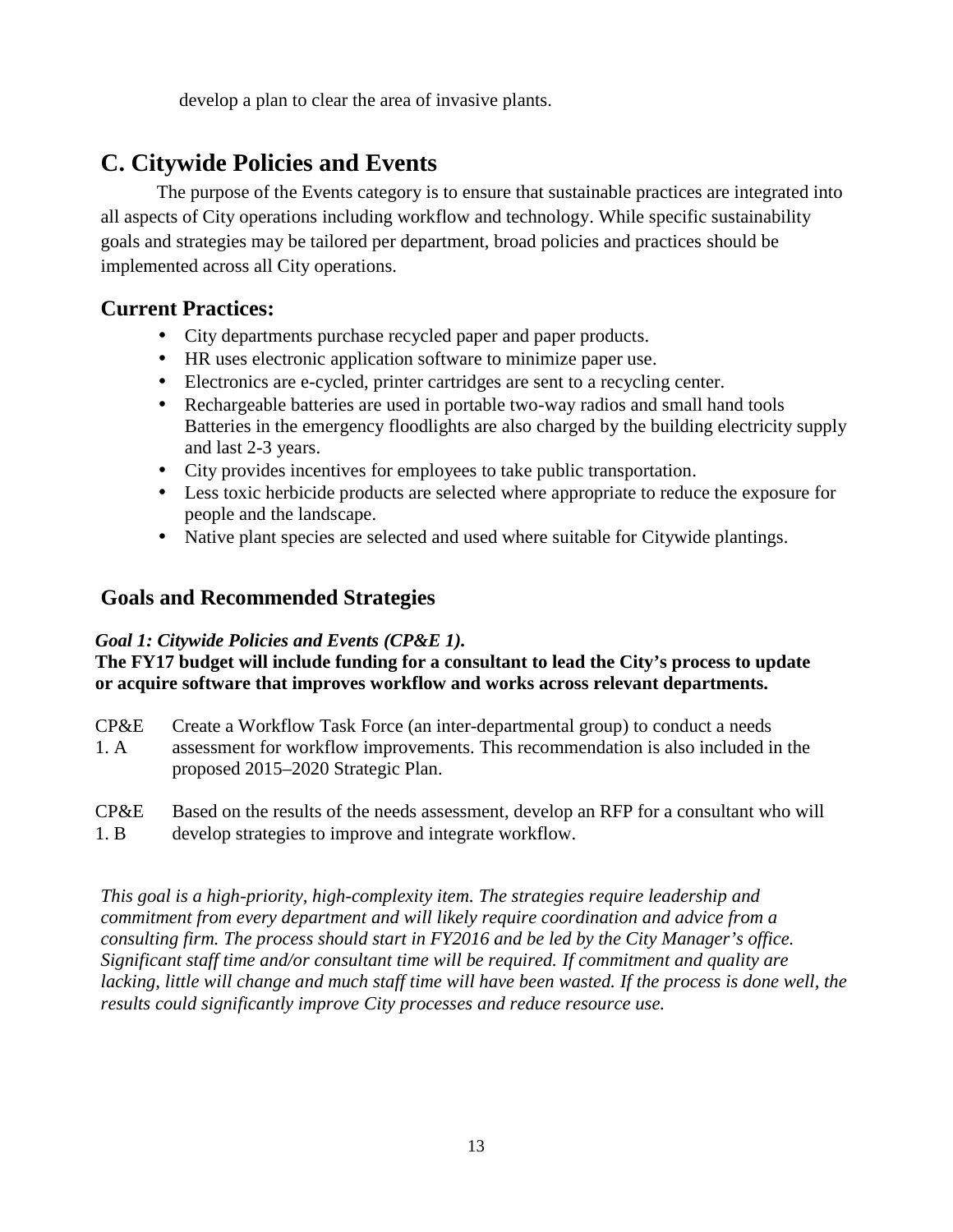### *Goal 2: Citywide Policies and Events (CP&E 2).*

**By July 1, 2016 obtain higher recycling rates at all City-sponsored or approved events, and purchase a significant percentage of certified "green" office and cleaning products.**

| CP&E         | Develop a policy requiring recycling containers at all City events and provide clear                                                                                                                                                                                                                                                                                                                                              |
|--------------|-----------------------------------------------------------------------------------------------------------------------------------------------------------------------------------------------------------------------------------------------------------------------------------------------------------------------------------------------------------------------------------------------------------------------------------|
| 2. A         | labels on the recycling containers that indicate what should be recycled.                                                                                                                                                                                                                                                                                                                                                         |
| CP&E         | Create a recycling vision statement and a requirement to recycle, and add these to                                                                                                                                                                                                                                                                                                                                                |
| 2. B         | facility rental contracts and permits for street closings for block parties.                                                                                                                                                                                                                                                                                                                                                      |
| CP&E<br>2. C | Adopt a "green preferred" purchasing policy that includes a goal to reduce<br>consumption and establishes standards for "green" products, such as recycled content,<br>appliance efficiency, toxicity, and other criteria. (See Appendix 5, UMD procurement<br>policy). Identify a standard to adopt (i.e. Green Seal, www.greenseal.org/gs37.aspx),<br>and provide statement to vendors regarding the City policy and standards. |
| CP&E         | Develop a list that identifies suppliers for green products, particularly the most<br>그 아이들은 그 사람들은 그 사람들을 사용하는 것이 아니라 그 사람들을 사용하는 것이 없다. 그 사람들은 그 사람들은 아이들에게 사람들을 지키며 아니라 그 사람들을 지키고 있다.                                                                                                                                                                                                                                         |

- 2. D frequently purchased items (paper, printer toner, cleaning supplies).
- CP&E Develop and adopt Green Meeting Guidelines.
- 2. E

*The strategies recommended to achieve this goal are relatively low-cost and can be implemented within one year. Staff will need to research various "green seal" standards and vendors to determine what standard should be adopted and identify the appropriate vendors. The products may cost more than products which do not meet the standard. Implementation will require work from Administration, Finance, Public Works, and Public Services.*

#### *Goal 3: Citywide Policies and Events (CP&E 3).*

#### **By July 1, 2016 employees will be able to identify specific employee benefits and actions employees can take to help meet the City's sustainability goals.**

- CP&E Develop standard policies for all buildings regarding: signage on conserving energy; 3. A motion sensors for lights; low-flow devices; signage on office shut down actions; posting energy consumption for prior month and year-to-year comparisons.
- CP&E Create a database of employee suggestions to improve sustainability and recognize 3. B innovative proposals. Add sustainability suggestions to awards program.
- CP&E Identify gaps in the existing transportation benefits program (does not address biking, 3. C walking, etc.) so that more employees use it. Consider providing carpool matching, guaranteed ride home or other commuter services to employees. (COG provides this information at www.communterconnections.org). Consider developing a telework policy.
- CP&E Include sustainability information as part of new employee orientations.
- 3. D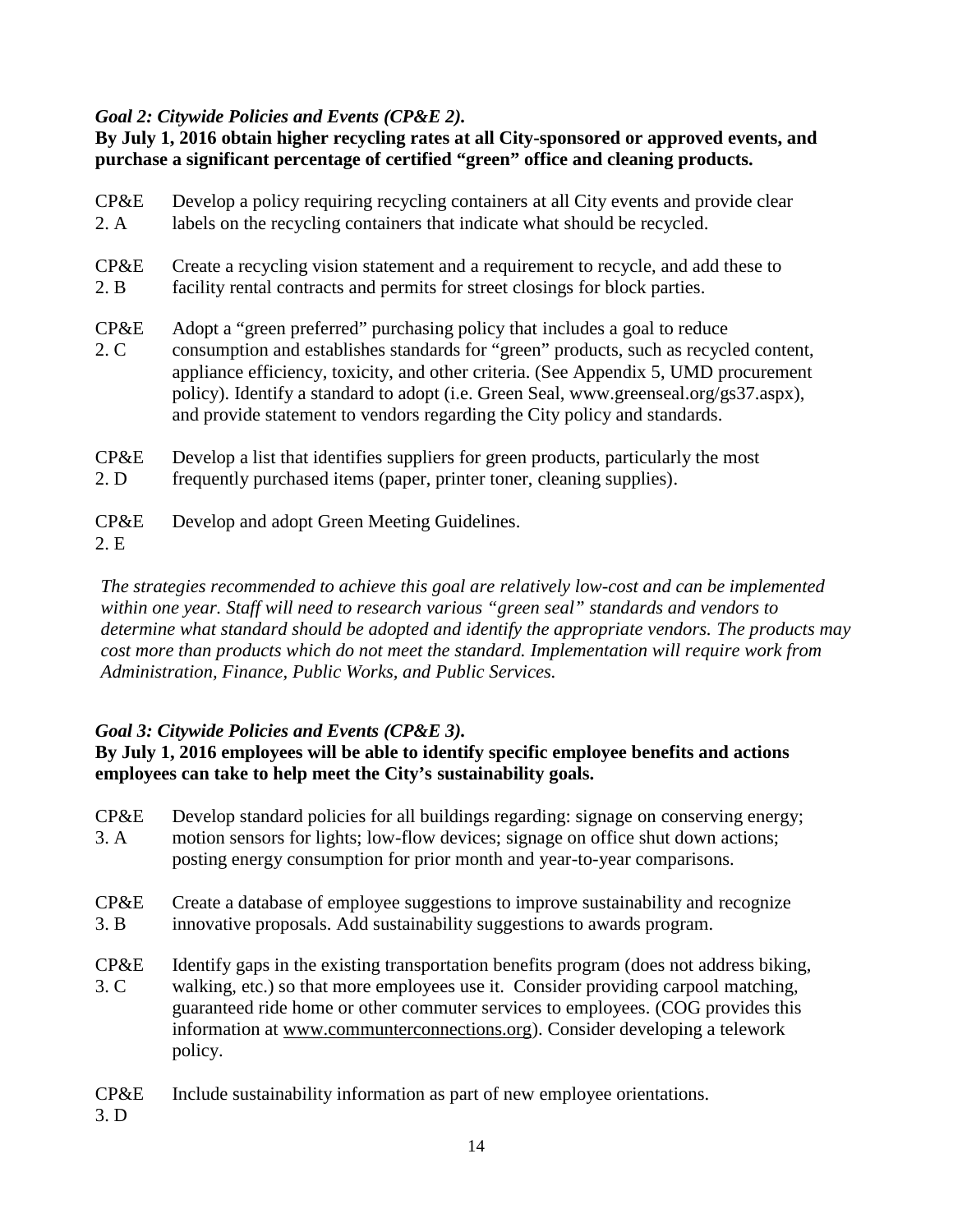- CP&E Host brown-bag conversations/ guest lecturers in sustainability for employees (on- 3. E going education).
- CP&E Continue the Sustainability Task Force to promote sustainability practices within 3. F departments and offices and to periodically review the progress of the goals and strategies in this report.

*This goal is primarily about changing the culture so that sustainability becomes a normal standard and criteria for employees when they carry out their responsibilities. The employee training and the signage / marketing will help develop and reinforce the adoption of these practices. The costs are low, but it requires buy-in from everyone in the City. The Human Resources Department could take the lead, with support from Administration.*

#### *Goal 4: Citywide Policies and Events (CP&E 4).*

**Track all sustainability goals and outcomes on an annual basis, and track City operations greenhouse gas emissions on a triennial basis.**

- CP&E The Sustainability Task Force (or similar entity) will provide an annual report on all 4. A sustainability metrics and a triennial report on greenhouse gas emissions to Council. These reports should also be posted on the City's website.
- CP&E Provide information regularly to all employees the status of sustainability-related goals, 4. B energy-saving tips, and other information.
- CP&E Work with the University of Maryland to complete the greenhouse gas inventories 4. C using ICLEI (Local Governments for Sustainability) software to update the City's GHG emissions inventory every three years in June, and to develop attainable GHG emission reduction goals.

*The coordination of reports would need to be assigned to a staff person, or become the collective responsibility of an on-going Sustainability Committee or department coordinators for sustainability issues. Ideally the annual report would be incorporated into other annual reports or data on City operations that staff already provide. The City Manager's office would either take the lead or assign the responsibility.*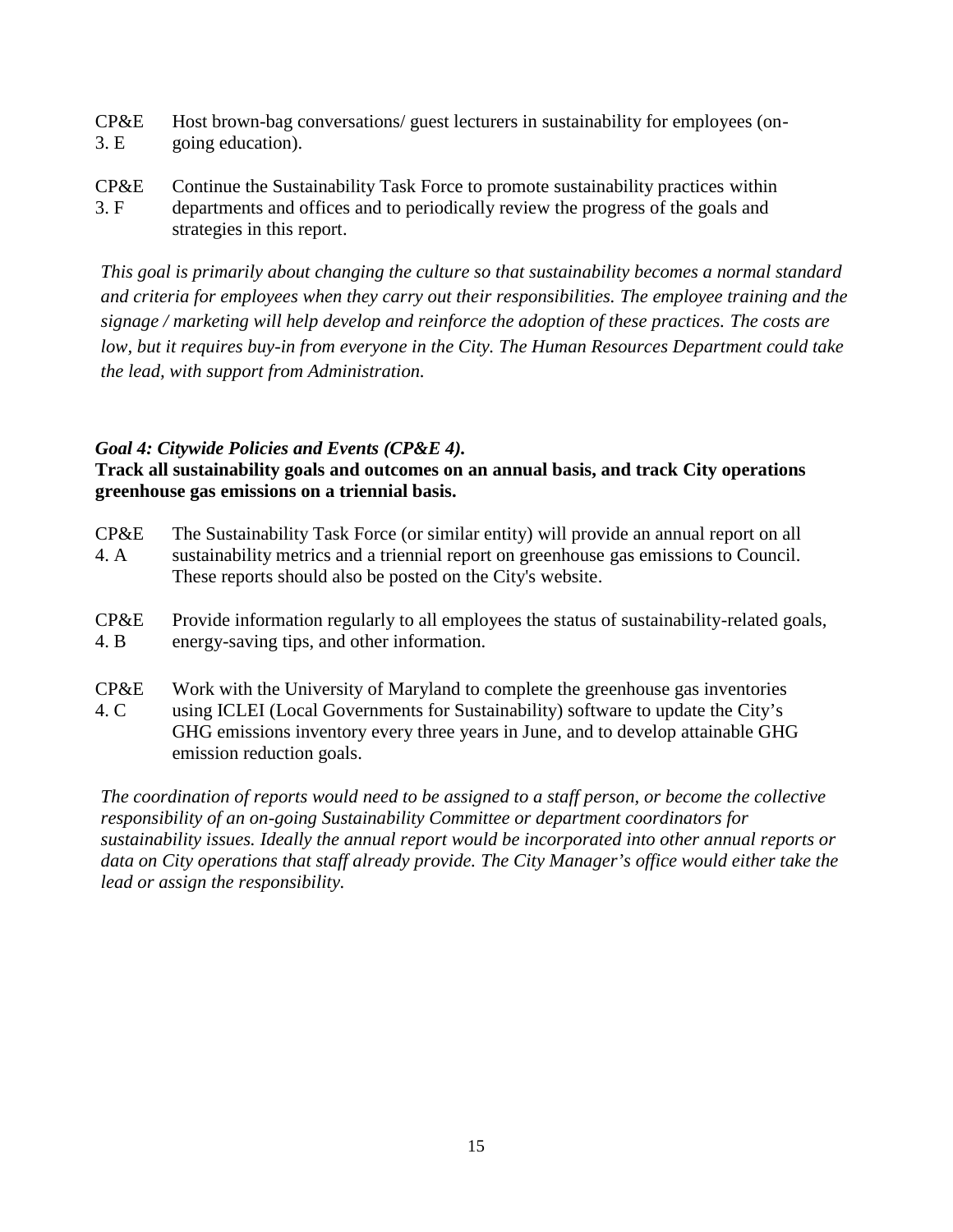# **D. Fleet and Transportation**

### **Current Practices:**

- Three hybrid vehicles in fleet and one more will be purchased.
- Evaluating the purchase of an electric vehicle
- Plan to purchase more efficient and cleaner diesel-powered City trash trucks over next three years.

### **Goals and Recommended Strategies**

### *Goal 1: Fleet and Transportation (FT 1).*

#### **By FY17, the City will achieve a 10 percent increase in the average vehicle miles per gallon for all on-road vehicles in the City's fleet (FY15 baseline).**

- FT 1. A Develop policies and practices regarding efficient vehicle operations (idling, route optimization, using the correct vehicle for the task, etc.).
- FT 1. B Ensure all vehicles receive regular maintenance and fuel MPG is monitored.
- FT 1. C Develop a green fleet purchasing policy that addresses fuel and energy efficiency as well as lifetime vehicle costs. Recognize that initial costs could be higher than current vehicle purchasing.

### *Goal 2: Fleet and Transportation (FT 2)* **By July 2016, DPW will recommend the fuel type for heavy-duty vehicles.**

- FT 2. A Provide a cost-benefit analysis of switching existing diesel vehicles to bio-diesel.
- FT 2. B Evaluate cost-benefit of purchasing heavy-duty vehicles that use natural gas or other non-petroleum fuels.

### *Goal 3: Fleet and Transportation (FT 3)*

**By July 2016, DPW will provide the first annual report on the total cost to operate each vehicle in order to optimize the strategic replacement of the City's fleet (including equipment).The report will include annual mileage and/or operating hours, preventive maintenance performed, and vehicle downtime.**

FT 3. A Clean up existing data files and formats used to track vehicle maintenance and create report templates with the relevant categories for all vehicles.